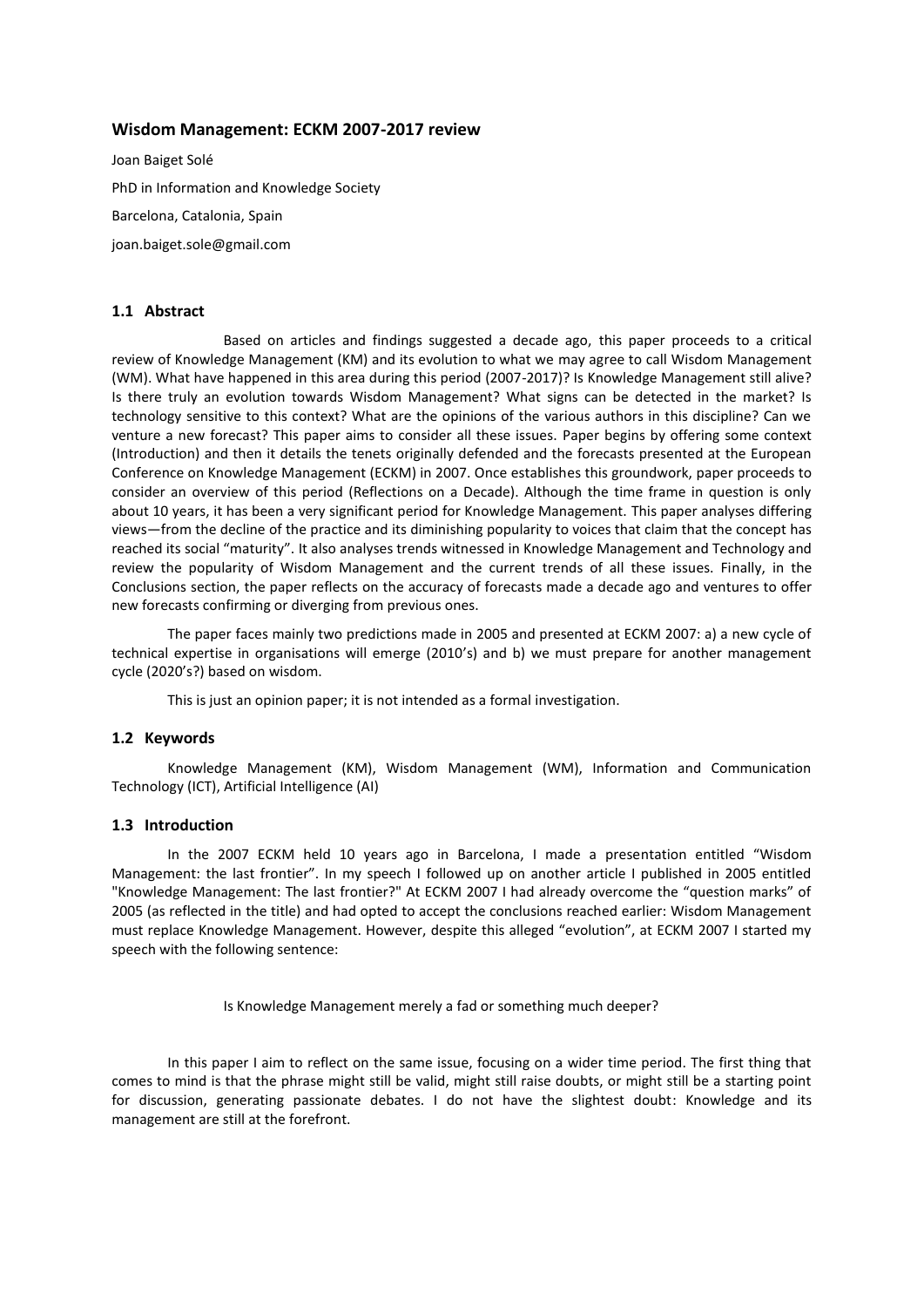What is it about knowledge that has kept it in the limelight of the Management stage for so long?

I think the answer is obvious because Knowledge is everywhere: it is a component in what we experience at all times and what we want to experience, in our everyday thoughts, in what we have learned and what we want to learn, in what we teach, write, speak and even what we do—knowledge permeates everything. And it is becoming increasingly easier to articulate and disseminate knowledge. And there is more and more knowledge at our fingertips. And it is increasingly important to make an optimised use of that knowledge. And the knowledge we need changes at a faster pace, becoming obsolete and having to be replaced by more knowledge. It's a relentless cycle. And most importantly: Knowledge underpins each of our decisions and our success depends on the quality of our knowledge.

So this was the state of affairs in 2007 and still is in 2017, without going into statistics and popularity rankings. This state of affairs—with all probability—is here to stay. In this situation, Knowledge and its Management remain important and the use we make of that knowledge is what will determine whether or not we act with Wisdom and consequently whether or not we focus our action towards personal and social good.

### **1.4 ECKM 2007**

The distinctive analysis factor in the aforementioned presentation at ECKM 2007 had to do with technological developments. In summary form, we can state that the popularisation of Knowledge Management has to do also with new information and communication technologies (ICT). These new information and communication technologies allow us to store part of our knowledge in digital format so we can save, manipulate and disseminate it easily and quickly on a large scale. They allow us to systematise endless processes. But this was not always the case. Early computers only processed data, then they processed information and now they are on the brink of processing knowledge, i.e., able to take decisions, non-binary decisions, i.e. decisions based on inputs from many events. And in this path from simplicity to complexity, Artificial Intelligence will be a guiding force.

We have taught machines to process data, information and knowledge in cycles of alternating dominance between management and technology, as illustrated by the table below. How the current ICT scenario has developed and how we believe it can evolve (see Figure 1).

| <b>DECADE</b> | <b>EMERGING CYCLE</b>                            | <b>NAME FOR</b><br><b>RESPONSIBLE</b>               | <b>RESPONSIBLE</b><br><b>INITIALS</b> | <b>TYPE OF CYCLE</b> | <b>EMERGING</b><br><b>PROFILE</b>  | <b>MACHINE PROCESSES</b><br><b>MANKIND TEACHES</b> |
|---------------|--------------------------------------------------|-----------------------------------------------------|---------------------------------------|----------------------|------------------------------------|----------------------------------------------------|
| 70-80         | <b>Computer</b><br><b>Science</b>                | <b>Electronic Data</b><br><b>Processing Manager</b> | <b>EDP</b>                            | <b>TECHNICAL</b>     | <b>Programmer</b>                  | <b>Machine Processes Data</b>                      |
| 80-90         | <b>Information</b><br><b>Management</b>          | Manager of<br><b>Information Systems</b>            | <b>MIS</b>                            | <b>MANAGEMENT</b>    | Analyst                            | <b>Mankind Teaches</b><br><b>Information</b>       |
| $90 - 00$     | <b>Information &amp;</b><br><b>Communication</b> | <b>Information</b><br><b>Technology Manager</b>     | IT                                    | <b>TECHNICAL</b>     | <b>Technical</b><br><b>Systems</b> | <b>Machine Processes</b><br><b>Information</b>     |
| $00 - 10$     | Knowledge<br>Management                          | Chief Information /<br><b>Knowledge Officer</b>     | <b>CIO</b><br>(CKO)                   | <b>MANAGEMENT</b>    | Consultant                         | <b>Mankind Teaches</b><br>Knowledge                |
| $10 - 20$     | ¿? Artificial<br><b>Intelligence</b>             | ¿? Intelligence<br><b>Technologies Mng.</b>         | ¿? AIM                                | <b>TECHNICAL</b>     |                                    | <b>Machine Processes</b><br><b>Knowledge</b>       |
| $20 - 30$     | <b>Wisdom</b><br><b>Management</b>               | <b>Wisdom Manager?</b>                              | <b>WM</b>                             | <b>MANAGEMENT</b>    |                                    | <b>Mankind Teaches</b><br>Wisdom                   |
| $30 - 40$     | έ?                                               | ¿? Wisdom Manager<br>The last Frontier?             | ¿? WM                                 | <b>TECHNICAL</b>     |                                    | <b>Machine Processes</b><br>Wisdom $2$ ?           |

#### ICT cycles, presented at ECKM 2007 (original text in 2005 article)

(Figure 1)

The 2007 remarks were triggered by the following questions: How will machines make decisions? These decisions are going to go beyond simple and transparent algorithms and will most likely include complex algorithms and repositories steered by Artificial Intelligence (AI).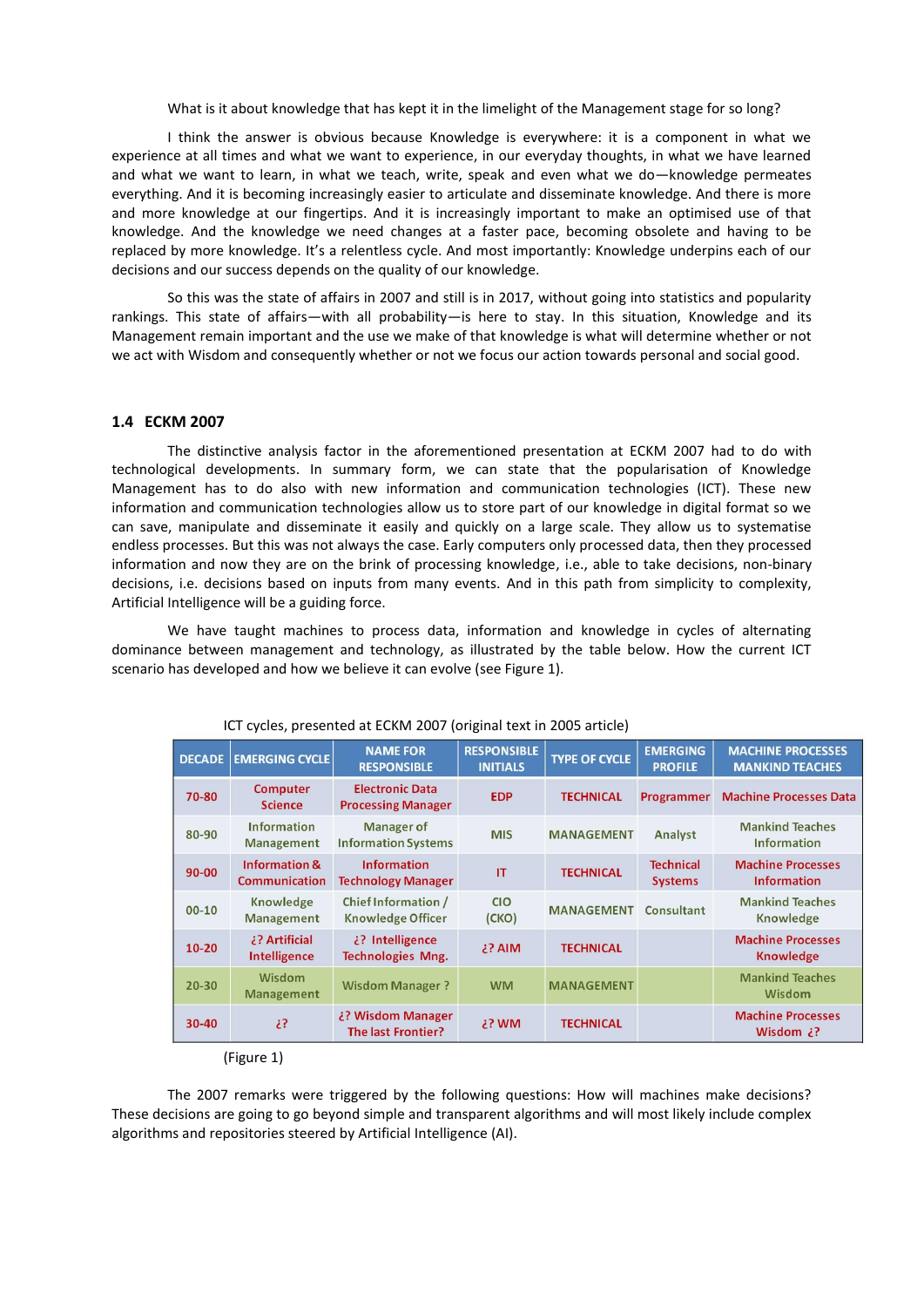The first question to ask ourselves is how will decisions be made? On the basis of which data repositories? How will we ensure that the digital world includes all significant stakeholders who may be involved in a decision? The second question would be what principles or criteria will be associated to this decision making? Machines reproduce human behaviour and our decisions are based on our knowledge (data/information) subject to principles (value criteria). Will this be the same when machines are taking decisions by themselves?

## **1.5 Insights on a decade (2007 - 2017)**

### *1.5.1 Starting point*

Let's first try to understand the 'state of the art' of Knowledge Management at the outset of the decade. The cyclical dominance of certain concepts is obvious that suffer oscillations. And it is also obvious that these cycles can be staggered over time across North America, Europe and South America. Trends, technologies and fashions do not occur everywhere at the same time or with the same intensity, although it is true that in an increasingly connected world this synchronisation is growing. This awareness should serve us to contextualise and cross-reference our respective situations.

The decade (2000-2010) began very strong for Knowledge Management (products, events, conferences, etc.), but by 2007 something was changing. If we accept Gartner's prognosis (Gartner is one of the most influential figures in the ICT world), Knowledge Management had reached its maturity. It was therefore excluded from the Gartner Hype Cycles (HC), which analysed elements and tracked their evolution within a particular discipline or environment. These were Gartner's arguments regarding KM in 2007:

"*After at least a decade of scrutiny and development, Knowledge Management (KM) has achieved a level of maturity whereby it should no longer appear in Gartner's Hype Cycles. KM is something you do, not something you buy. The technologies that enable KM will continue to emerge and mature".*

*"We believe that the KM concept has matured sufficiently and gained enough enterprise penetration that it has moved well into the Plateau of Productivity and therefore off the Hype Cycles. KM is mentioned in over 20 of our Hype Cycle reports, another indicator that KM has become a mainstream practice in core business processes"*

*"KM covers a wide variety of activities. Many organisations take steps to manage their intellectual assets without necessarily calling the steps KM. It could include programs to protect and exploit intellectual property (IP), such as patents and copyrights. Other organisations will encourage communities of interest (…) capture best practices. (…) Whether explicitly labeled KM or not, these are all examples of the widespread adoption of the concept*"

(*Gartner, August 31, 2007 ID Number: G00151237*)

Knowledge Management had reached its maturity, but maybe the market had worn out the name and the concept no longer excited us. From this point on, the decline of this nomenclature was clear. A significant example of this (in addition to its disappearance from Gartner's Hype Cycle) was a fragment of a talk between experts Larry Prusak (Director of the Institute for Knowledge Management - IKM), Dave Snowden (founder and chief scientific officer of Cognitive Edge) and Patrick Lambe (founder and Principal Consultant of Straits Knowledge). Held on 2008, they talked regarding the subject "Is KM Dead?" (The discussion is still available at [http://www.greenchameleon.com/gc/blog\\_detail/dead\\_km\\_walking/\)](http://www.greenchameleon.com/gc/blog_detail/dead_km_walking/). The video of the three experts speech was widely passed around during the 2009 MAKE Awards event (Most Admired Knowledge Enterprises) at the Sao Paulo Conference, in a context where organisers were debating the future of KM (MAKE is currently organized by The Know Network - [http://www.knowledgebusiness.com\)](http://www.knowledgebusiness.com/).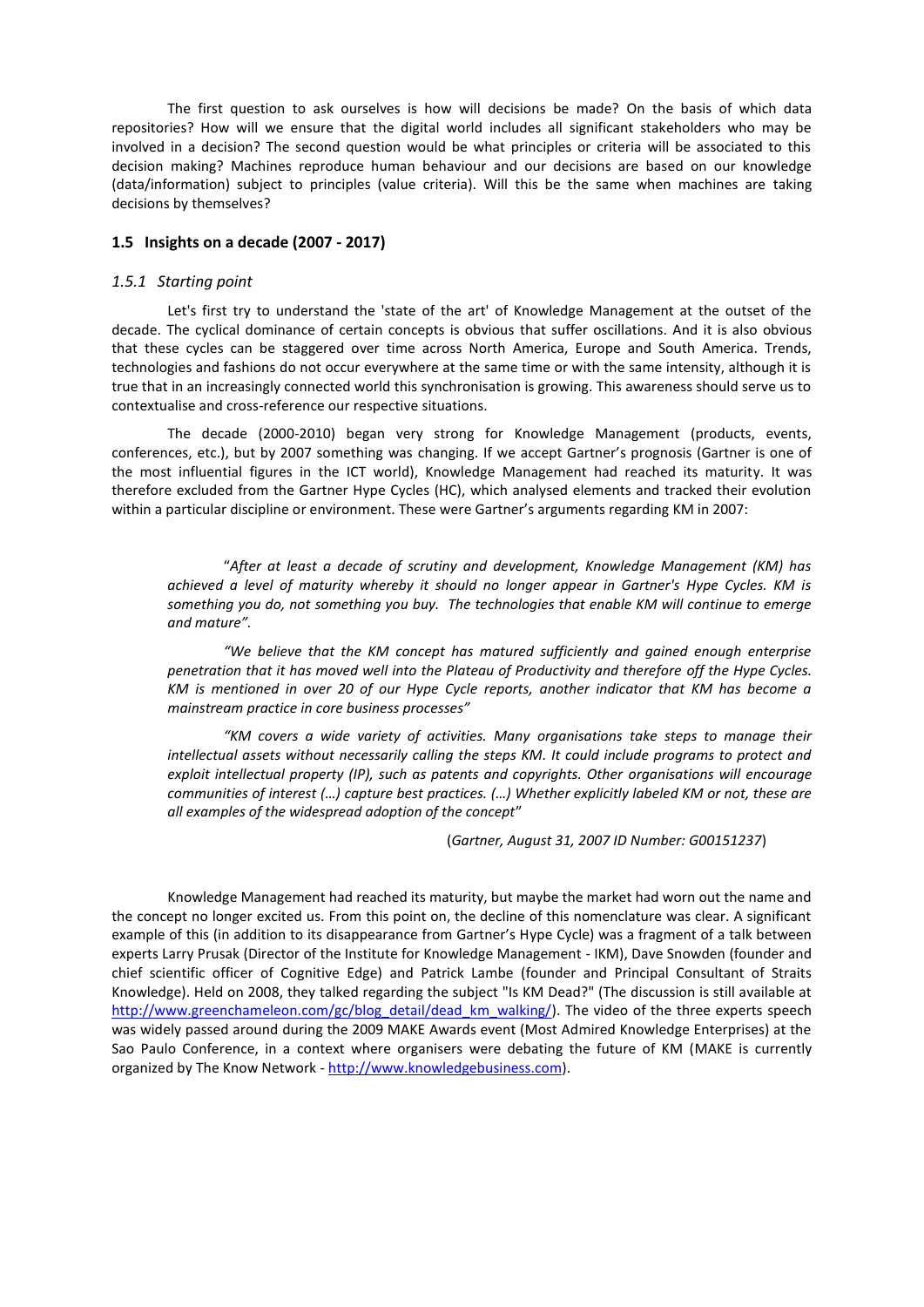Maturity or decline? Perhaps neither. In my view, precisely in line with Gartner's Hype Cycle, Knowledge Management had reached its maximum visibility (blown-up expectations) when its tangible solutions were still underdeveloped and it had not reached its "plateau of productivity". This gap would inevitably result in disappointment. (Figure 2)



Gartner Hype Cycle

#### *1.5.2 Knowledge Management*

Despite its bipolar starting point, in 2007 Knowledge Management still enjoyed some popularity and a prolific stream of publications, especially academics. It had also become a course taught in various disciplines and university master's degrees. I taught KM classes in some of these Barcelona Universities during this decade (UAB, UOC and UPF). However, in the market—especially ICT—it continued to run out of steam. Why?

Modern Knowledge Management has had mainly two branches: the so-called Eastern and Western lines of thought (Sveiby, 2001). The Eastern branch stresses tacit knowledge and despite significant previous contributions, like "*Mobilizing Invisible Assets*" (Itami, 1991), Ikujiro Nonaka and Takeuchi Hirotaka are considered the parents of this approach thanks to their work: "*The Knowledge-Creating Company"* (1995). In the other hand, the Western branch, in our cultural backyard, underscores explicit knowledge and gives technology the important role of articulating this knowledge. This technology is also very volatile. In its early days, Knowledge Management became very reliant on documentation systems (record and recovery). Subsequently, it was associated with Corporate Portals (access) and with Community Management (communication, socialisation), etc. always keeping pace with advances in technology. Technological development was sold as Knowledge Management and when it became commodity, the concept faded because it did not include much else—in terms of theory, methodology, strategy, indicators, integration, etc. And so, slowly, the Knowledge Management concept for the most part died out from the market, tangentially rescued as an element of certain methodologies in the ICT world (CMMI, eSCM, ITIL).

#### *1.5.3 Technology*

In terms of technology, by 2007 we had consolidated distributed systems, networks and communications. In the ICT environment, leadership gradually passed from the IT Manager (in the 90s) to the role of the CIO (Chief Information Officer) with a stronger management profile and—to a much lesser extent the role of CKO (Chief Knowledge Officer). If current (2017) technological realities were perceived, they were still embryonic: drones, IoT (Internet of Things), cloud, 3D printing, big data, block chain, advances in mobile technology, and the development of apps (the first app store was made available to the public in July 2008). All this developed in parallel to the already complex developments of more common ICT aspects: databases, architectures, software systems or security. All this new complexity led to the birth of the ICT Architect and CTO (Chief Technological Officer), reporting to the CIO or not.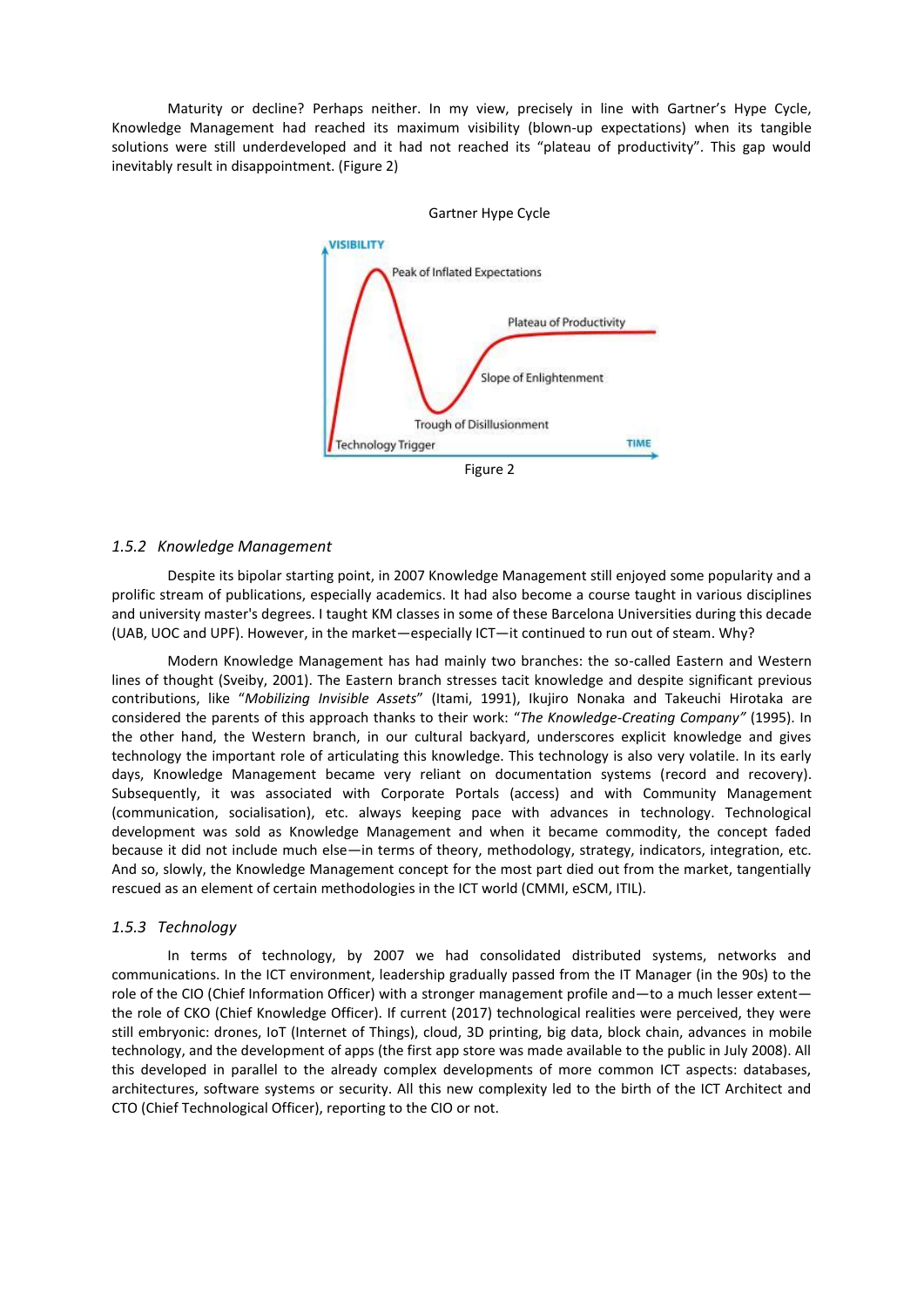Technology thus continued advancing on many fronts and adding new features, some of which allowed the emergence of a new Knowledge Management, to which some companies, such as APQC (American Productivity & Quality Center [https://www.apqc.org/\)](https://www.apqc.org/), are deeply committed. Some of these technologies, which can set off a second wave of Knowledge Management in the market, are social media, analytics, cognitive computing, machine learning, etc. and all technologies associated to Artificial Intelligence (Palowitch, 2016)*,* including Robotics of course.

We will continue teaching computers new tasks associated with the human intellect, delegating aspects such as facial recognition, voice recognition and even mood recognition (aggressive, nervous, etc.). Since the dawn of time, human progress involves magnifying our own capabilities (microscope, telescope, speaker, memory, etc.).

#### *1.5.4 Wisdom Management*

We will refrain from delving deep into definitions, but we could say that Wisdom is "the highest degree of knowledge", understood as the ability to use such knowledge "soundly and prudently". This approach is consistent with the well-known scheme which states that through information we understand relationships (context), through knowledge we understand patterns and through wisdom we understand principles. These principles, based on our knowledge, allow us to act wisely.

We have always spoken of wisdom and knowledge in non-technological issues, but today for the first time we can see it slowly making its way into the management of a technological world. Nevertheless, in both the 2007 and 2017 ECKM, only my paper, among hundreds, contains the word *wisdom* in the title. Although this, there are some signs for hope. Proof of that can be two publications—a decade apart—which reflect a certain presence and dynamic of the concept in their content and references. In early 2005, an extensive article from the University of Queensland analyses aspects of Wisdom Management (McKenna & Rooney, 2005). In 2014, researchers from three Turkish universities (Ekmekçi et al. 2014) publish a conceptual study on Wisdom Management which, although doesn't mention the former, does include an extensive list of more current references. We can also cite, as an additional example, the current activity of the Center for Practical Wisdom at the University of Chicago [\(http://wisdomresearch.org/\)](http://wisdomresearch.org/), showcasing the new academic presence of Wisdom Management.

But including the concept in the management arena does not appear to have been at all easy. See part of a discussion in 2008 on "Wisdom Management" in a Knowledge Management website [\(http://www.greenchameleon.com/gc/blog\\_detail/wisdom\\_management/\)](http://www.greenchameleon.com/gc/blog_detail/wisdom_management/)*:*

"*Dave Snowden in characteristic fashion believes that wisdom management pundits should be taken out and shot. Yet others say they would never have imagined themselves delivering services in managing "knowledge", so why should it not become possible for wisdom?*"

Although somehow this discussion could still be valid, there is little wisdom in the words of Snowden, a KM guru... regrettable. By contrast, this decade has witnessed something that has been extremely significant. It happened only three years after the above discussion and will definitively tip the scales in favour of Wisdom Management: the 2011 publication of an article entitled *The Wise Leader* (Nonaka, I. and Takeuchi, H.). In this text, the most influential authors on the subject, the very fathers of modern Knowledge Management, Nonaka and Takeuchi, brandishing their old KM icon, literally say as follows:

"*Today's Knowledge-creating company, we believe, must metamorphose into the wisdompracticing company of tomorrow*"

That's it, Wisdom for Management! Wisdom for Social Progress! Wisdom for Humanity! This is our commitment, our goal!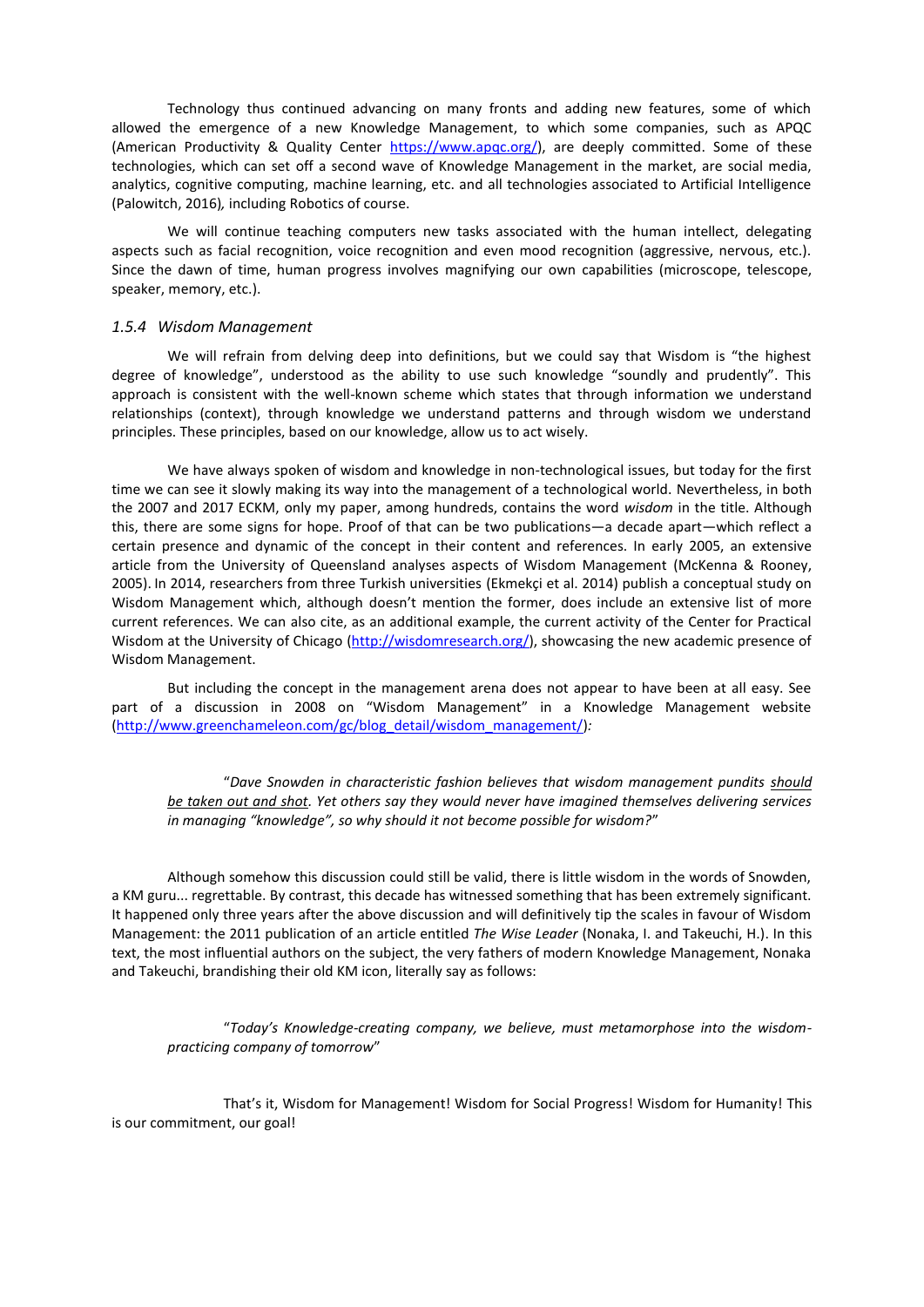# **1.6 Conclusions**

Consistent with the theory of alternating technical/management ICT cycles (coinciding so far with natural decades), the 2007-2017 decade can be considered a transition between two of these cycles and therefore dual in nature. It begins with a consolidated Management reality, represented by the CIO figure, and ends with the also consolidated CTO figure, evidence of a new technical reality.

Thus, the first prediction made in 2005 and presented at ECKM 2007 about "the emergence of a new cycle of technical mastery in organisations" over the 2010-2020 decade, has been confirmed. However, the link with Artificial Intelligence (AI) is not as strong as originally expected. Nevertheless, AI has advanced and substantiates the evidence for our second prediction: the Wisdom Management cycle should follow—in terms of management—the Knowledge Management cycle. At ECKM 2007 I said:

"*In other words, they (machines) will arrive at 'conclusions' as a result of gaining access to a vast amount of information regarding an event, a person, a family or a company. But, what will the criteria for reaching conclusions be? Will they be based on the economic interests which motivate the vast majority of organisations and governments eager to collect taxes, etc.? Will the repository of information which will be used as a basis for these criteria be biased information that these organisations would have obtained from transactions with individuals within a particular relationship, without due regard, in conflictive situations, for a personal point of view?*"

As I'm writing these concluding remarks, the Barcelona-based newspaper *La Vanguardia* publishes news like the following, which only serve to reinforce the impending fulfilment of the second prediction, i.e., the need for Wisdom Management to prevent malpractice related to content and criteria that machines can use and apply. Two examples taken at random:

29/March/2017 Headline: *"Robots are already leaders and make smart decisions.*" Subtitle: "*Some companies have opted for artificial intelligence to plan and guide their workers*."

28/March/2017 Headline: "*Artificial intelligence curtails trolls, but also freedom of expression*" Subtitle: *"The same programs being used to reduce the impact of trolls (...) are used by governments to censor critical content*".

These are small symptoms of what is coming our way. Technology, inspired by authoritarian criteria, runs the danger of skewing existing content in order to present a deliberately biased view of the world. This is where Wisdom needs to prevail, to use knowledge "soundly and prudently". This is the challenge of the "Wise Leader" (Nonaka & Takeuchi). The conversion of the fathers of Knowledge Management to Wisdom Management is the single greatest argument that the second prediction is coming true: Wisdom Management is our next management cycle and a need for the much-desired social harmony of the world—a revolution of principles and conscience.

I sincerely believe that this revolution has already begun. I think people have a growing awareness of Principles and Human Rights. This is true in spite of current partial setbacks such as the Trump government in the US, wars in the Middle East, the refugee crisis and the rise of the extreme right in Europe, famine in Africa, Asia arms race, power of drug cartels in Latin America, etc. We should know how to overcome all this with wisdom.

Wisdom Management also spells a major economic paradigm shift. It means that social progress does not depend on the amount of knowledge, but on how we use the knowledge available. We must ask ourselves if our lives have improved in the same proportion as our products (TVs, cars, telephones, motorcycles, computers, etc.). Why not? I think the answer is simple: we work competitively so that some products succeed and a few business leaders get richer. And the major segment of population, just survive under the big pressure of this system. It's a vicious circle. We should work with "*collaborativeness*" towards social progress: a virtuous circle. If we can think it, we can do it.